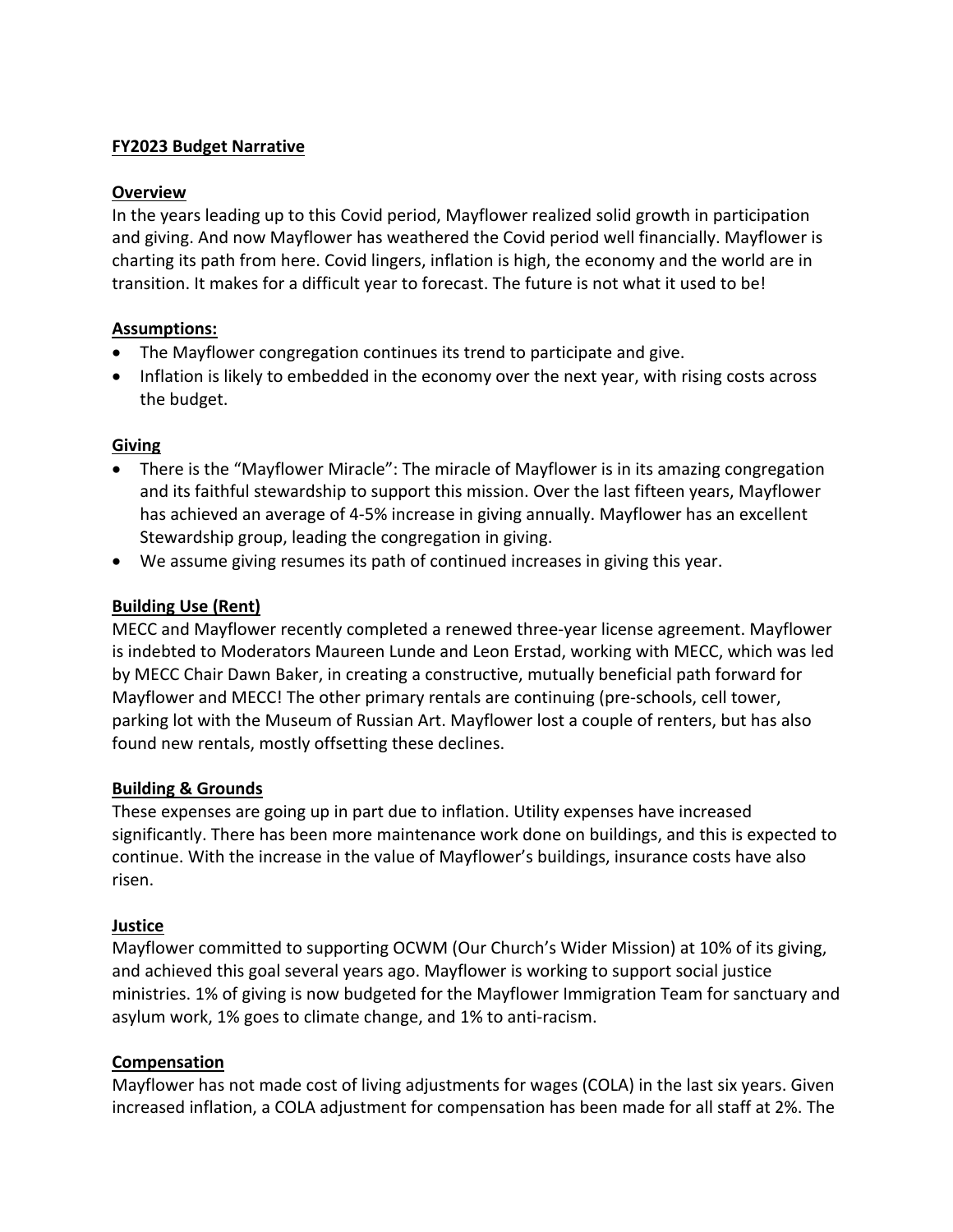church also attempts to maintain comparable pay for positions, and periodically attempts to adjust compensation to match these changes. Mayflower is endeavoring to benchmark compensation to comparable level for positions. Benchmarking is done periodically, with compensation adjustments made over a three-year period. Benchmarking was last completed in 2019 for several employees, but was deferred during Covid to alleviate financial stress. This three-year adjustment started in FY22, and continues in FY23 and FY24.

#### **Administrative**

The church is investing more money in technology, including communications, computers and services.

#### **Capital Expenditures**

There is no allocation for possible capital expenditures in the budget. It is possible that there will be projects to be done, in amounts not exceeding \$45,000.

#### **Funding**

The church operated with surplus budgets for the last five years. These operating surpluses were used to invest in capital expenditures to the buildings and grounds. We estimate that at the end of the current FY22 budget year, 6/30/22, there should be \$20,000 in cash, as well as \$35,000 in cash reserves. Mayflower received a loan from the Paycheck Protection Plan (PPP) of \$99,500 which it spent in the spring, summer and fall of 2020 to retain staff and support compensation. All that money was spent for compensation support at that time. Subsequently, in 2021, Mayflower was forgiven this loan, releasing this liability of \$99,500 as cash on the balance sheet. In total, there is approximately \$150,000 in uncommitted cash on Mayflower's balance sheet. Mayflower also has no debt. Consequently, Mayflower has sufficient resources for this projected deficit for the FY23 budget.

There are so many unknowns in this Covid and world transition time, that we will lean into our balance sheet to sustain Mayflower's mission to provide time for greater clarity of this world, our giving, and our expenses.

There is consideration of a possible future capital campaign.

|                                                      |                              |                              |                              | <b>Change:</b><br><b>FY23</b><br>from | $\%$<br><b>Change</b><br>in FY23 | FY23 as<br>% of Total             |
|------------------------------------------------------|------------------------------|------------------------------|------------------------------|---------------------------------------|----------------------------------|-----------------------------------|
| <b>FY23 Budget</b>                                   | <b>FY21</b><br><b>Actual</b> | <b>FY22</b><br><b>Budget</b> | <b>FY23</b><br><b>Budget</b> | <b>Budget</b><br><b>FY22</b>          | from<br><b>FY22 (%)</b>          | <b>Expenses</b><br>$($ \$990,550) |
| <b>Tithes and Offerings (Giving)</b>                 | 725.696                      | 790.000                      | 767.797                      | (22, 203)                             | $-2.8%$                          | 77.5%                             |
| Other & Admin (giving fees,<br>coffee revenue, etc.) | (5,531)                      | (1,250)                      | (5,678)                      | (4, 428)                              | 170.2%                           | $-0.6%$                           |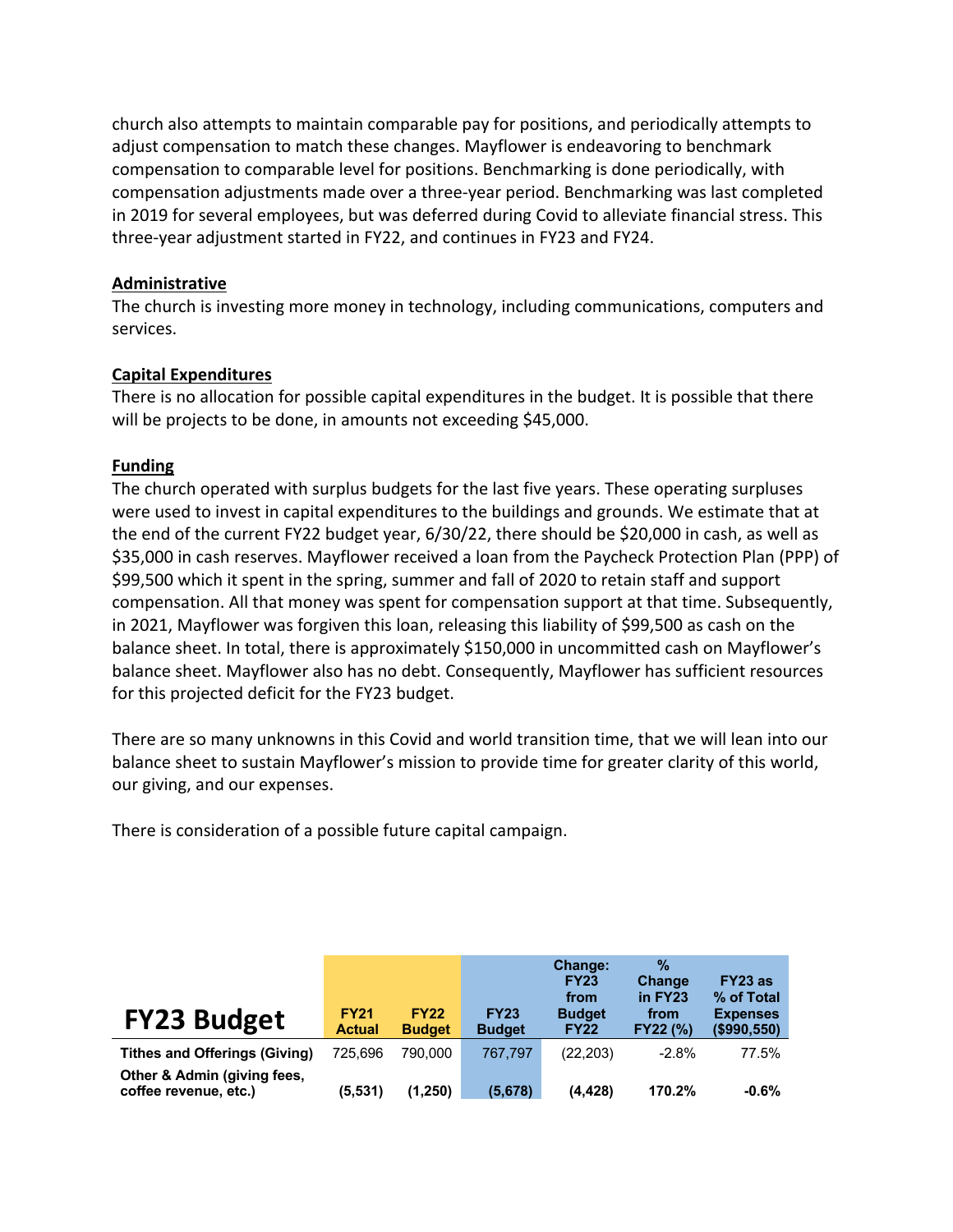| <b>Building Use (Rent)</b>       | 106,118 | 133,334   | 182,933   | 49,599       | 37.2%    | 18.5%   |
|----------------------------------|---------|-----------|-----------|--------------|----------|---------|
| <b>Memorial Fund</b>             |         | 4,100     | 4,100     | 0            | 0.0%     | 0.4%    |
| <b>Total Revenue</b>             | 826,282 | 928,784   | 952,052   | 23,268       | 2.5%     | 96.1%   |
| <b>Expenditures</b>              |         |           |           |              |          |         |
| <b>Operations</b>                | 5,421   | 10,000    | 12,500    | 2,500        | 25.0%    | 1.3%    |
| <b>Children Faith Formation</b>  | 432     | 3,800     | 3,800     | 0            | 0.0%     | 0.4%    |
| <b>Youth Faith Formation</b>     | 4.044   | 4.465     | 7.965     | 3,500        | 78.4%    | 0.8%    |
| <b>Adult Faith Formation</b>     | 450     | 3,750     | 3,550     | (200)        | $-5.3%$  | 0.4%    |
| <b>Total Faith Formation</b>     | 4,926   | 12,015    | 15,315    | 3,300        | 27.5%    | 1.5%    |
| <b>Pastoral Care</b>             | 7.590   | 7,000     | 4,600     | (2,400)      | $-34.3%$ | 0.5%    |
| <b>Worship Life</b>              | 1,668   | 7,140     | 7,140     | 0            | $0.0\%$  | 0.7%    |
| <b>Community &amp; Belonging</b> | 586     | 7,400     | 7,402     | $\mathbf{2}$ | $0.0\%$  | 0.7%    |
| <b>Building &amp; Grounds</b>    | 119,004 | 153,675   | 180,900   | 27,225       | 17.7%    | 18.3%   |
| <b>Justice</b>                   | 92,772  | 99,260    | 100,340   | 1,080        | 1.1%     | 10.1%   |
| <b>Justice Teams</b>             |         | 2,200     | 2,200     | 0            | 0.0%     | 0.2%    |
| <b>Ministerial Expense</b>       | 220,520 | 228,724   | 238,620   | 9,896        | 4.3%     | 24.1%   |
| <b>Staff</b>                     | 300.948 | 342.218   | 347,734   | 5.516        | 1.6%     | 35.1%   |
| <b>Other Staff Expense</b>       | 2,464   | 4.700     | 3,700     | (1,000)      | $-21.3%$ | 0.4%    |
| <b>Administrative</b>            | 65,111  | 66,200    | 70,100    | 3,900        | 5.9%     | 7.1%    |
| <b>Total Expenditures</b>        | 821,007 | 940,532   | 990,550   | 50,019       | 5.3%     | 100.0%  |
| <b>Total Revenue</b>             | 826,282 | 928,784   | 952,052   | 23,268       | 2.5%     | 96.1%   |
| <b>Net Operating Balance</b>     | 5,275   | (11, 747) | (38, 498) | (26, 751)    | 227.7%   | $-3.9%$ |

# **Notes to the FY23 Budget, for the Budget and Annual Meetings**

- 1. Tithes and Offerings. Giving has increased four to five percent annually for years. During this Covid period, total giving has moderated slightly. Members increased their pledges for calendar 2022 by an average of ten percent from 2021! There were also approximately ten percent fewer pledges, and giving practices also appear to have been affected by Covid. Giving was \$720,000 in FY21 (net of giving transaction fees), and appears to be tracking to \$765,000 for FY22 (current year). We are consequently projecting giving to continue on this path at \$767,797 for FY23 as we pass through this Covid period.
- 2. Other & Admin. Includes giving expenses (giving transaction fees, credit card giving fees, etc.), revenue from the coffee hour, etc.
- 3. Building Use (Rental income). Building rental income decreased during FY21 with the church buildings closed, and began to rebound in FY22. Rental income is expected to continue to increase with additional rentals and a renewed agreement with MECC.
- 4. Memorial Fund. Money from the Memorial Fund will support expenses for social justice programming.
- 5. Operations. Includes expenses for Council, Stewardship, consultants, etc. This increases with anticipated greater expenses for legal and other consulting expenses.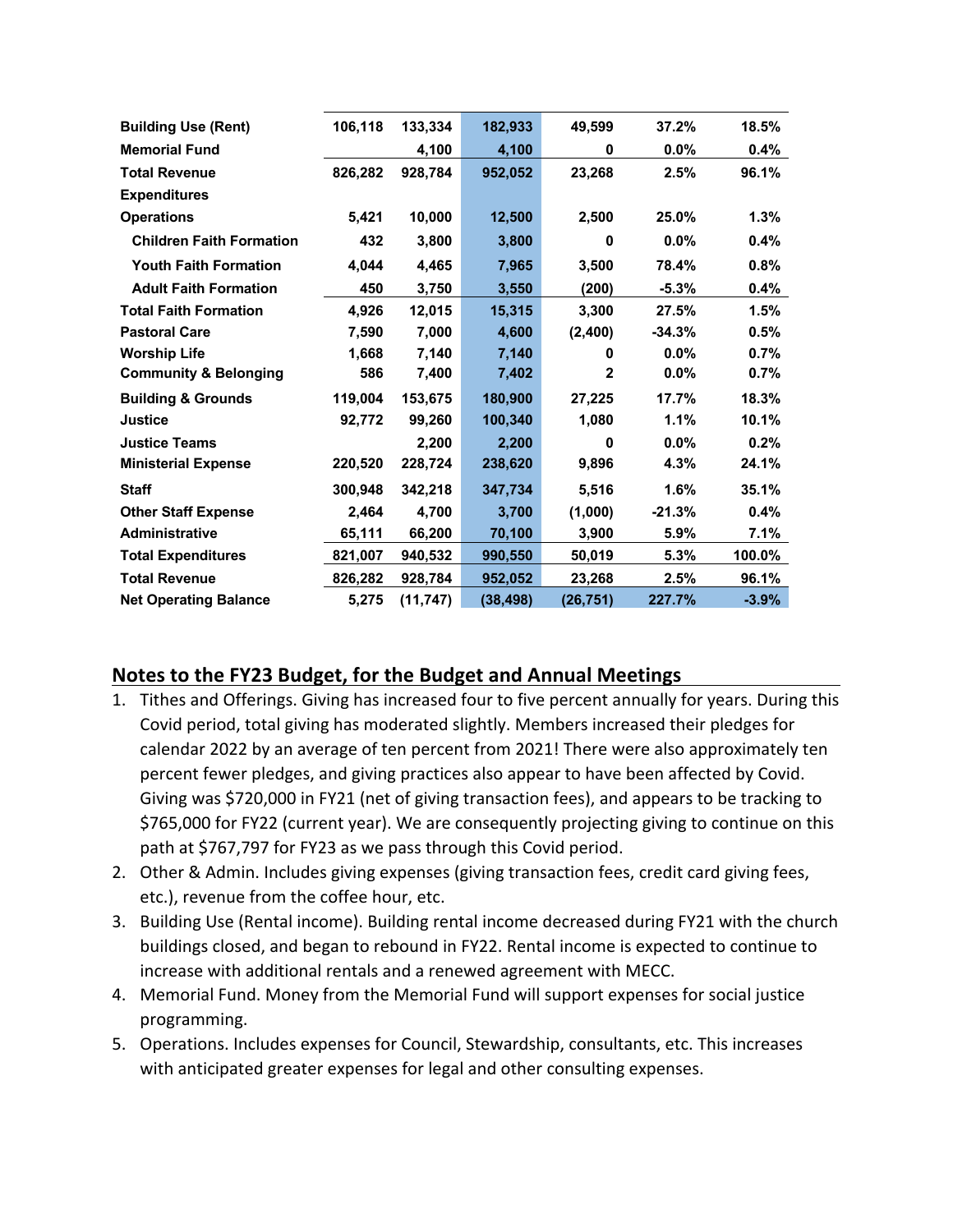- 6. Faith Formation programming expenses for youth will increase with the expectation of support for the first youth trip on several years.
- 7. Pastoral Care. Support for congregational care and needs, support for in-care-clergy (Mayflower ministerial track members), MARS. This is budgeted to decrease from the higher budgeted amounts anticipated during Covid.
- 8. Worship Life. Worship and music supplies.
- 9. Community & Belonging. Hospitality expenses including Gathering Sunday.
- 10. Building & Grounds. Includes utilities, equipment maintenance, property insurance, custodial services. Utility expenses have already increased and are expected to continue to be higher. Inflation is affecting many aspects of maintenance, including custodial costs, and materials. As the buildings age they are requiring additional maintenance expenses, and we are attempting to be attentive to maintenance issues.
- 11. Justice. Includes:
	- a. OCWM (Our Church's Wider Mission): \$72,000, 10% of last year's giving.
	- b. Conference Dues: \$6,240.
	- c. Sanctuary and Asylum (Immigration Team): \$7,200 (1% of last year's giving).
	- d. Climate Change: \$7,200 (1% of last year's giving).
	- e. Anti-Racism: \$7,200 (1% of last year's giving).
- 12. Justice Teams. \$200 of support for each justice team.
- 13. Ministerial Expense. This includes all compensation and expenses related to the ministers. The Senior Minister receives a salary of \$102,643, and the Associate Minister \$59,888.
- 14. Staff. Includes all compensation for staff that are not ministers. Compensation for ministers and staff have increased with benchmarking increases beginning in FY22, as well as a COLA (cost of living adjustment) of two percent budgeted for FY23. Compensation was lower in FY21 with reduced staffing during Covid.
- 15. Other Staff Expense. Includes payroll fees, and other miscellaneous staff expenses.
- 16. Administrative. Expenses include equipment lease fees (copier, etc.), postage, office supplies, technology expenses, accounting fees. We are attempting to manage costs for the copier, postage and office supplies, while increasing investments in technology to be more productive and providing more communication with the congregation. We anticipate spending more for computers, networks and cyber-security.

We anticipate this will result in a deficit budget for FY23. FY21 was a surplus budget, and FY22 is expected to be near a breakeven budget. FY21 and FY22 had lower expenses as noted above and with reduced staffing. In FY23 we anticipate these expenses will return and be incurred as noted above.

# **Current Year-to-Date on Profit & Loss Statement (7/1/21 to 3/31/22)**

# **Notes on the current fiscal year results:**

Year-to-date, the profit and loss statement is ahead of budget.

• Giving is running slightly behind budget.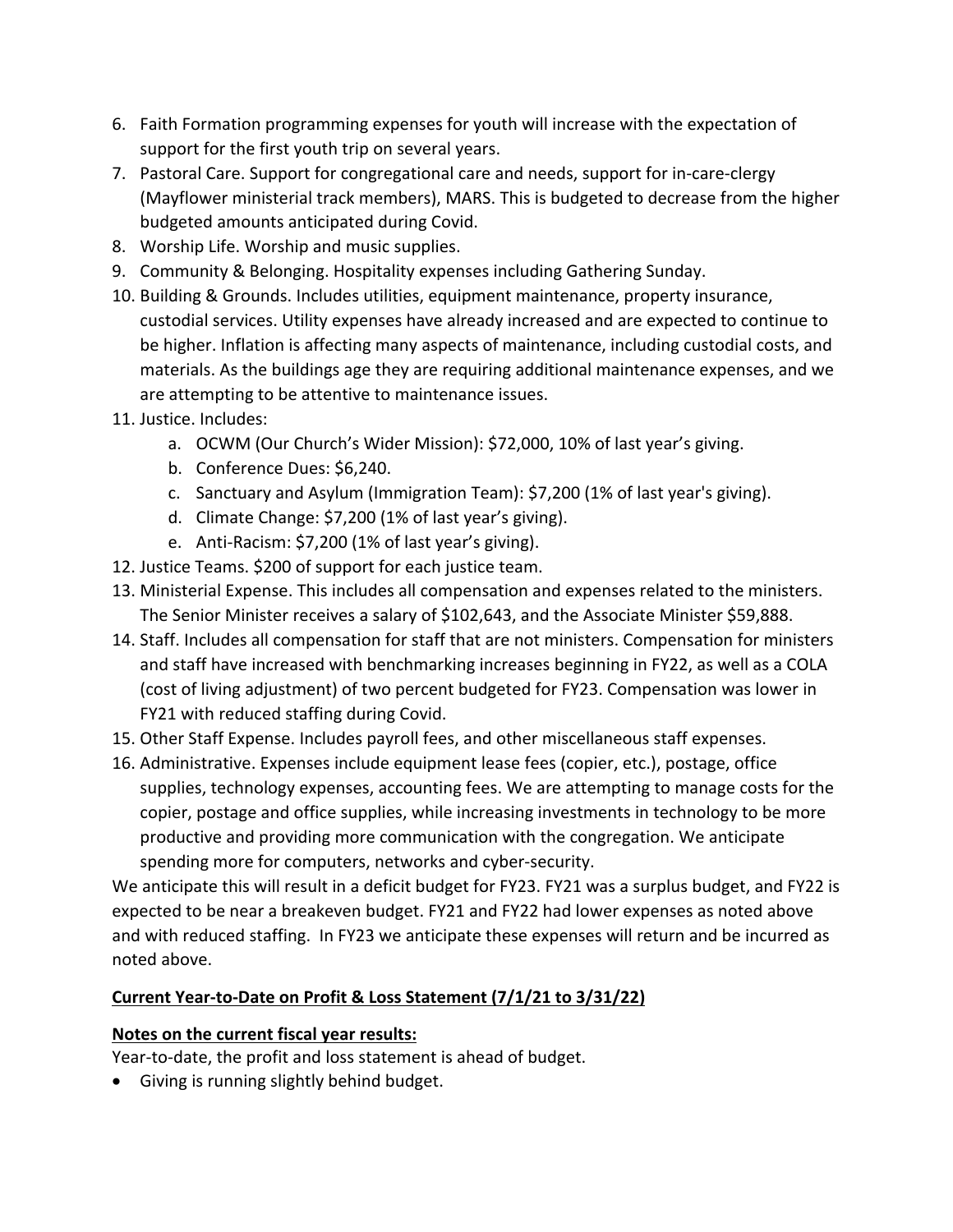- The PPP (Paycheck Protection Plan) loan was forgiven, and realized as income in the year, for \$99,500.
- Building rent is slightly ahead of budget, as we secured a couple of unplanned renters.
- Operations expenses are higher with greater expenses for legal fees, related to review of more agreements and negotiations this year.
- Faith formation expense has been lower as programming has not been running as much while the building has been closed.
- Building and Grounds have been higher with greater expenses for utilities, and higher overall costs. There have been more maintenance issues, and we are trying to stay on top of maintenance events.
- Community and Belonging have not incurred as much as expense as programming has been curtailed while the building is not open.
- Justice Teams includes expenses for the Mayflower Immigration Team, with expenses ahead of scheduled budgeted amounts.
- Staff expenses have been lower with reduced staffing.
- Administrative expenses have been higher with greater costs for technology, including replacement of laptop computers, and more technology investment (computer back up systems, etc.)
- This has resulted in a surplus to budget, which includes the \$99,500 from the PPP loan forgiveness. It is anticipated that the surplus will decrease in the latter months of the fiscal year, due to the seasonality of giving leading to lower giving in the last several months of the fiscal year.

| FY22 Year-to-Date<br>$(7/1/21$ to $3/31/22)$               | <b>YTD</b><br><b>Actual</b><br>(7/1/21)<br>to<br>3/31/22 | YTD<br><b>Budget</b><br>(7/1/21)<br>to<br>3/31/22 | <b>YTD</b><br><b>Over</b><br>(Under)<br><b>Budget</b><br>(7/1/21)<br>to<br>3/31/22 | $%$ of        |
|------------------------------------------------------------|----------------------------------------------------------|---------------------------------------------------|------------------------------------------------------------------------------------|---------------|
| Revenue                                                    |                                                          |                                                   |                                                                                    | <b>Budget</b> |
| <b>Tithes and Offerings</b><br>Other & Admin (giving fees, | 608,166                                                  | 619,267                                           | (11, 101)                                                                          | 98%           |
| coffee)                                                    | (5, 153)                                                 | (270)                                             | (4,883)                                                                            | 261%          |
| <b>Regular Giving</b>                                      | 603,013                                                  | 618,997                                           | (15, 984)                                                                          | 97%           |
| <b>PPP Release</b>                                         | 99,500                                                   |                                                   | 99,500                                                                             |               |
| Administration                                             | (3, 200)                                                 | 1,350                                             | (4, 550)                                                                           | $-237%$       |
| <b>Building Use</b>                                        | 109,885                                                  | 103,026                                           | 6,859                                                                              | 107%          |
| <b>Total Revenue</b>                                       | 809,198                                                  | 723,373                                           | 85,825                                                                             | 112%          |
| <b>Expenditures</b>                                        |                                                          |                                                   |                                                                                    |               |
| <b>Operations</b>                                          | 9,436                                                    | 6,550                                             | 2,886                                                                              | 144%          |
| <b>Faith Formation Expense</b>                             | 3,075                                                    | 9,086                                             | (6,011)                                                                            | 34%           |
| <b>Pastoral Care</b>                                       | 5,086                                                    | 5,403                                             | (317)                                                                              | 94%           |

# **FY22 Year-to-Date Results**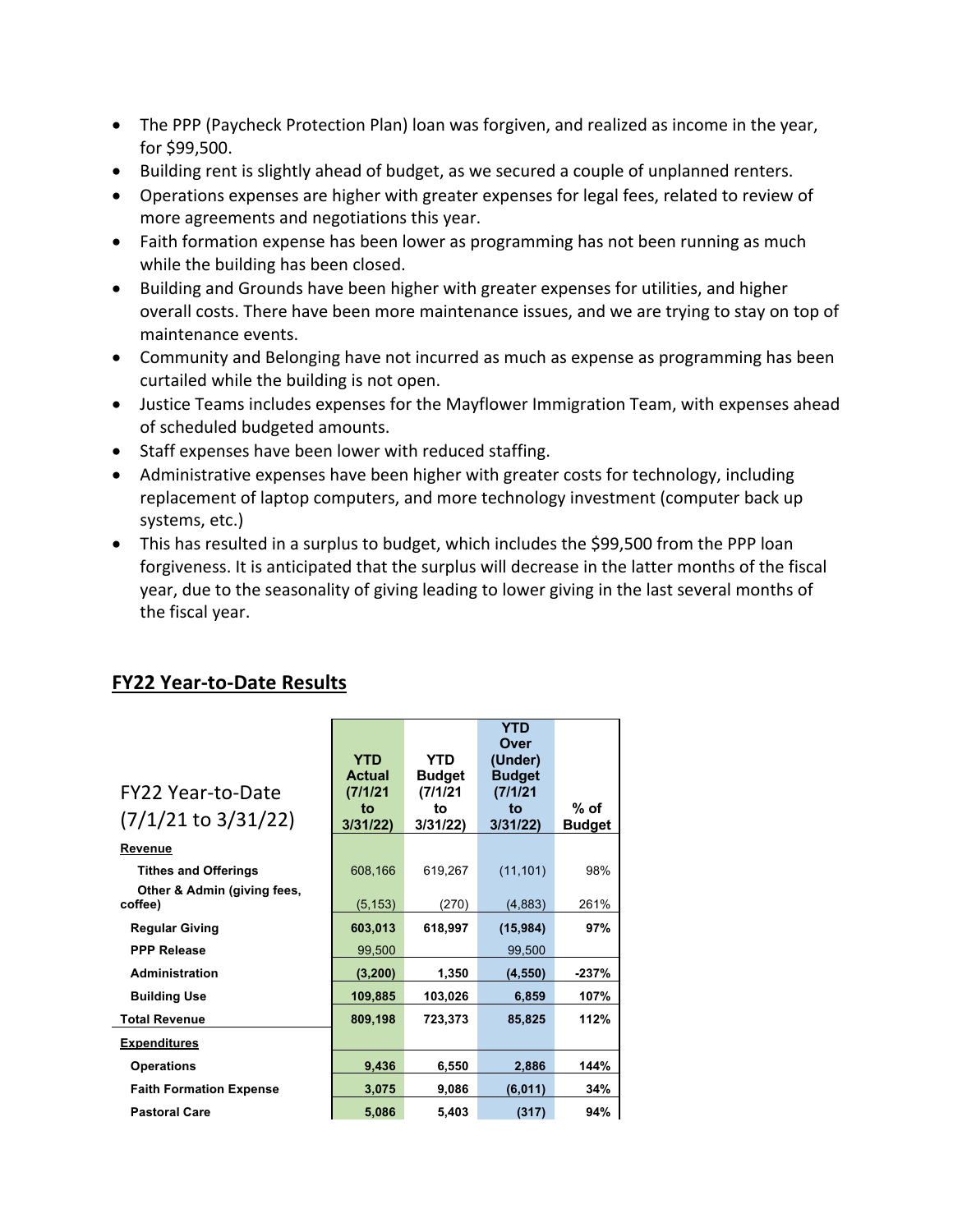| <b>Worship Life</b>              | 5,509   | 5,588   | (80)      | 99%  |
|----------------------------------|---------|---------|-----------|------|
| <b>Community &amp; Belonging</b> | 339     | 5,550   | (5,211)   | 6%   |
| <b>Building &amp; Grounds</b>    | 126,883 | 108,494 | 18,388    | 117% |
| Justice                          |         |         |           |      |
| <b>OCWM</b>                      | 56,999  | 57,000  | (1)       | 100% |
| <b>Dues - Conference</b>         | 5,670   | 5,670   | $\Omega$  | 100% |
| Justice                          | 62,669  | 62,670  | (1)       | 100% |
| Justice Teams                    | 6,548   | 13,050  | (6, 502)  | 50%  |
| <b>Ministerial Expense</b>       | 173,086 | 176,943 | (3, 858)  | 98%  |
| <b>Staff Expense</b>             | 209,904 | 247,913 | (38,009)  | 85%  |
| <b>Other Staff Expenses</b>      | 6,378   | 3,525   | 2,853     | 181% |
| <b>Administrative</b>            | 56,705  | 49,650  | 7,055     | 114% |
| <b>Total Support</b>             | 446,072 | 478,032 | (31,959)  | 93%  |
| <b>Total Expenditures</b>        | 665,617 | 694,424 | (28, 806) | 96%  |
| <b>Total Revenue</b>             | 809,198 | 723,373 | 85,825    | 112% |
| <b>Net Operating Revenue</b>     | 143,581 | 28,949  | 114,632   | 496% |

#### **The Statement of Financial Position**

The Statement of Financial Position (SFP) has strengthened from the current operating surplus, and the release of the PPP loan, resulting in net revenue of \$146,000 through 3/31/22. Maintenance and capital needs drew down by \$29,000 for projects throughout the year, principally for software and upgrades to the HVAC system. The Cash Reserve remains at \$37,000. With the completion of payments for the conversion of LED lighting with an Xcel program (the Energy Loan), and the forgiveness of the PPP loan, Mayflower has no debt.

| <b>Statement of Financial Position</b> | As of Mar<br>31, 2022 | As of Jun<br>30, 2021 | Change   | %<br>Change |
|----------------------------------------|-----------------------|-----------------------|----------|-------------|
| <b>ASSETS</b>                          |                       |                       |          |             |
| <b>Current Assets</b>                  |                       |                       |          |             |
| <b>Total Bank Accounts</b>             | 427,229               | 436,489               | (9,260)  | -2%         |
| <b>Total Accounts Receivable</b>       | 84,362                | 11,568                | 72,793   | 629%        |
| <b>Total Current Assets</b>            | 511,590               | 446,867               | 64,723   | 14%         |
| <b>Fixed Assets</b>                    |                       |                       |          |             |
| 1200 Fixed Asset                       |                       |                       |          |             |
| 1201 Church Building                   | 637,419               | 637.419               | $\Omega$ | $0\%$       |
| 1202 Parking Lot                       | 29,032                | 29,032                | 0        | $0\%$       |
| <b>1203 CE Wing</b>                    | 182,753               | 182,753               | 0        | $0\%$       |
| <b>1204 Church Furnishings</b>         | 50,723                | 45,323                | 5,400    | 12%         |
| 1205 Elevator                          | 456,491               | 456,491               | $\Omega$ | $0\%$       |
| 1206 Pipe Organ                        | 101,500               | 101,500               | 0        | $0\%$       |
| 1208 Boy Scout Property                | 10,000                | 10,000                | 0        | $0\%$       |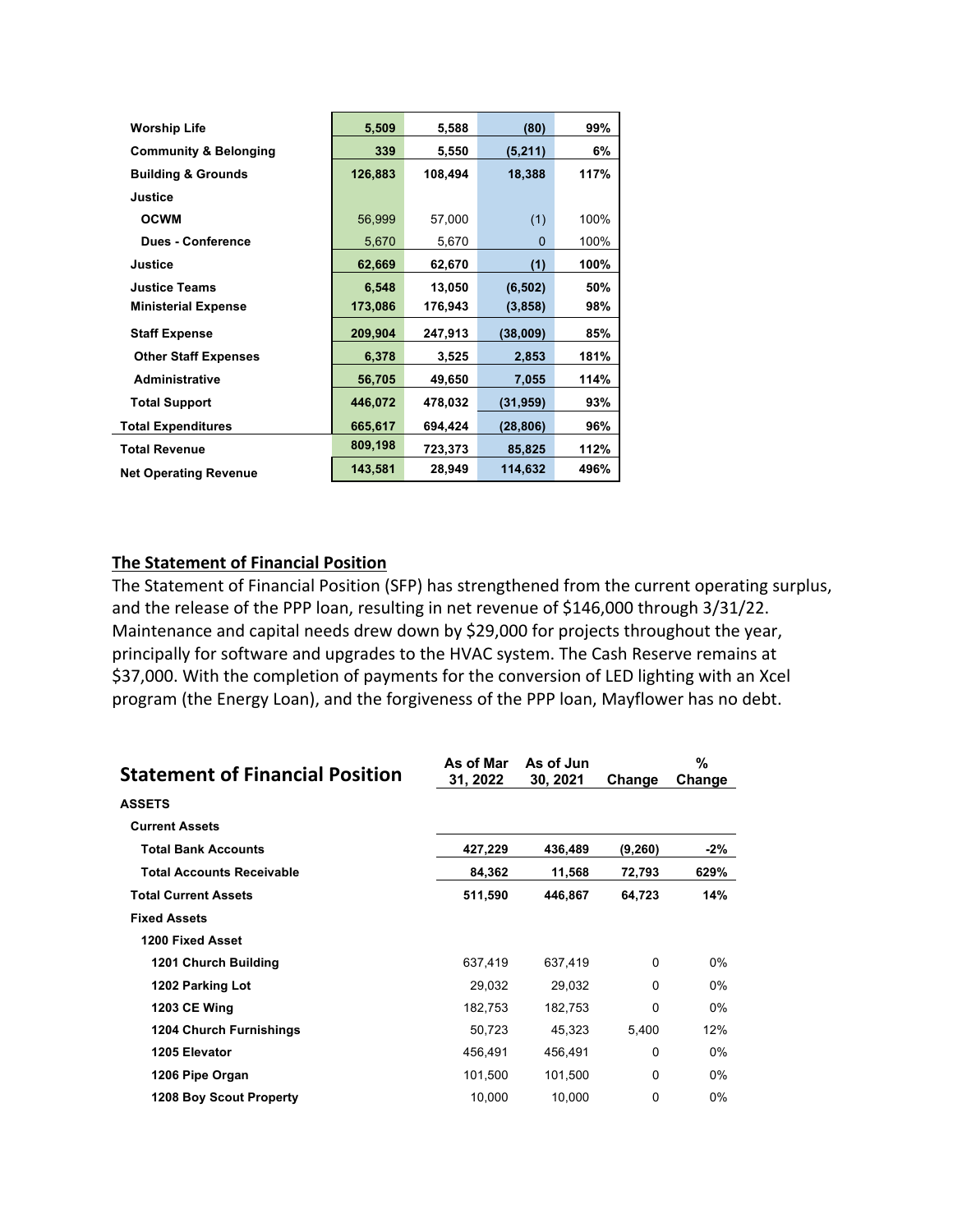| 1209 All Are Welcome Improvements         | 127,332   | 127,332   | 0          | 0%      |
|-------------------------------------------|-----------|-----------|------------|---------|
| 1210 Small Equipment                      | 43,841    | 43,841    | 0          | 0%      |
| <b>Total 1200 Fixed Asset</b>             | 1,639,091 | 1,633,691 | 5,400      | 0%      |
| <b>Total Fixed Assets</b>                 | 1,639,091 | 1,633,691 | 5,400      | 0%      |
| <b>TOTAL ASSETS</b>                       | 2,150,681 | 2,080,558 | 70,123     | 3%      |
| <b>LIABILITIES AND EQUITY</b>             |           |           |            |         |
| Liabilities                               |           |           |            |         |
| <b>Current Liabilities</b>                |           |           |            |         |
| <b>Total Accounts Payable</b>             | 13,344    | 61,222    | (47, 878)  | -78%    |
| <b>Credit Cards</b>                       |           |           |            |         |
| 20002 Wells Fargo Credit Card 3799 - Bree | 1,264     | 351       | 914        | 261%    |
| 20003 Wells Fargo Credit Card 8507 - Thor | (1,738)   | 54        | (1,792)    | -3311%  |
| <b>Total Credit Cards</b>                 | (474)     | 405       | (878)      | $-217%$ |
| <b>Other Current Liabilities</b>          |           |           |            |         |
| <b>2020 Accrued Expenses</b>              | 3,982     | (3, 160)  | 7,142      | 226%    |
| 2100 Designated accounts                  | (167)     |           | (167)      |         |
| 2021 Olive Oil Pass Through               | 3,060     | 1,565     | 1,495      | 96%     |
| 2101 In/Out Misc                          | 24,174    | (17, 707) | 41,881     | 237%    |
| 2103 Youth Funds                          | 9.877     | 9,981     | (104)      | $-1%$   |
| 2105 Earthwise                            | 36        | 36        | 0          | $0\%$   |
| 2111 Faith Formation                      | (0)       | (0)       | 0          | 0%      |
| 2113 6 & 7th Grade retreat                | (1,090)   | (1,090)   | 0          | 0%      |
| 2116 Mayflower Immigration Team           | 14,638    | 11,757    | 2,881      | 25%     |
| 2117 Flowers                              | (65)      | (65)      | 0          | 0%      |
| 2118 La Creche                            | 695       | 695       | 0          | 0%      |
| 2119 Wild Rice Pass through               | 2,409     | 909       | 1,500      | 165%    |
| <b>Total 2100 Designated accounts</b>     | 53,568    | 6,081     | 47,487     | 781%    |
| <b>Total Other Current Liabilities</b>    | 57,549    | 2,920     | 54,629     | 1871%   |
| <b>Total Current Liabilities</b>          | 70,420    | 64,547    | 5,873      | 9%      |
| <b>Long-Term Liabilities</b>              |           |           |            |         |
| 2700 Energy Loan                          | 0         | 1,250     | (1,250)    | $-100%$ |
| 2800 PPP SBA Loan - Citizens Bank         | 0         | 99,500    | (99, 500)  | $-100%$ |
| <b>Total Long-Term Liabilities</b>        | 0         | 100,750   | (100, 750) | $-100%$ |
| <b>Total Liabilities</b>                  | 70,420    | 165,297   | (94, 877)  | $-57%$  |
| Equity                                    |           |           |            |         |
| 3000 Equity                               |           |           |            |         |
| 3002 Boy Scout Property                   | 10,000    | 10,000    | 0          | 0%      |
| <b>3100 Donor Restricted Funds</b>        |           |           |            |         |
| 3102 Memorials                            | 23,103    | 22,202    | 901        | 4%      |
| 3104 Camperships                          | 10,928    | 10,928    | 0          | 0%      |
| 3105 Open & Affirming                     | 3,754     | 3,754     | 0          | 0%      |
| 3106 Aldrich Music (Children/Youth)       | 1,488     | 1,488     | 0          | 0%      |
| 3107 Music Funds                          | 3,088     | 6,944     | (3,856)    | -56%    |
| 3108 Memorial Garden                      | 25,661    | 19,164    | 6,497      | 34%     |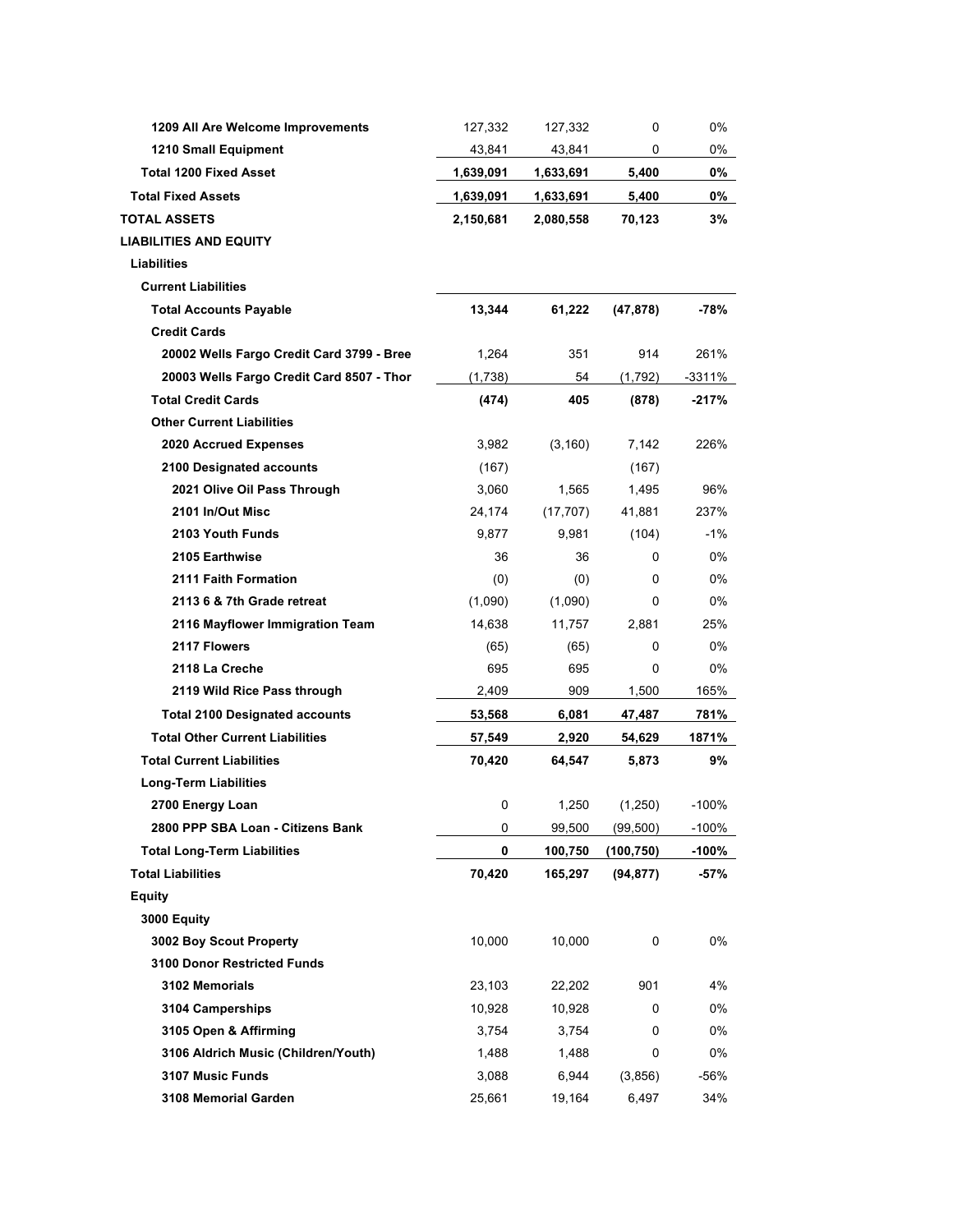| 3110 Handbell Fund (Memorial)             | 171       | 171       | $\Omega$  | 0%     |
|-------------------------------------------|-----------|-----------|-----------|--------|
| 3111 Creekside                            | 4,497     | 4,272     | 225       | 5%     |
| 3113 Groundwise                           | 1.335     | 1.335     | $\Omega$  | $0\%$  |
| 3114 Memorial - Dana Blanck               | 13,810    | 13,971    | (161)     | $-1%$  |
| 3150 WOCA Funds                           | 152       | 152       | $\Omega$  | 0%     |
| 3152 Senior Living Project                | (342)     | (342)     | $\Omega$  | 0%     |
| <b>3910 Faith Formation Grant</b>         | 3,354     | 3,354     | 0         | 0%     |
| <b>Total 3100 Donor Restricted Funds</b>  | 91,000    | 87,393    | 3,607     | 4%     |
| 3200 Church Designated Funds              |           |           |           |        |
| 3112 Maintenance & Capital Needs          | 3,708     | 32,389    | (28, 681) | $-89%$ |
| 3115 Sarah Sabbatical                     | 14,925    | 12,675    | 2,250     | 18%    |
| 3116 Christian Sabbatical                 | 4,660     | 3,535     | 1,125     | 32%    |
| 3117 Pastoral Care                        | 487       | 487       | $\Omega$  | $0\%$  |
| 3118 Cash Reserve                         | 36,954    | 36,954    | 0         | $0\%$  |
| 3119 Climate change                       | 2,132     | 2,132     | 0         | 0%     |
| <b>Total 3200 Church Designated Funds</b> | 62,867    | 88,173    | (25, 306) | -29%   |
| 3900 Operating Designated                 | 63,936    | 23,398    | 40,539    | 173%   |
| <b>Total 3000 Equity</b>                  | 227,803   | 208,964   | 18,840    | 9%     |
| <b>3400 Unrestricted Net Assets</b>       | 1,706,298 | 1,706,298 | $\Omega$  | 0%     |
| <b>Net Revenue</b>                        | 146,160   |           | 146,160   |        |
| <b>Total Equity</b>                       | 2,080,262 | 1,915,261 | 165,000   | 9%     |
| TOTAL LIABILITIES AND EQUITY              | 2,150,681 | 2,080,558 | 70,123    | 3%     |